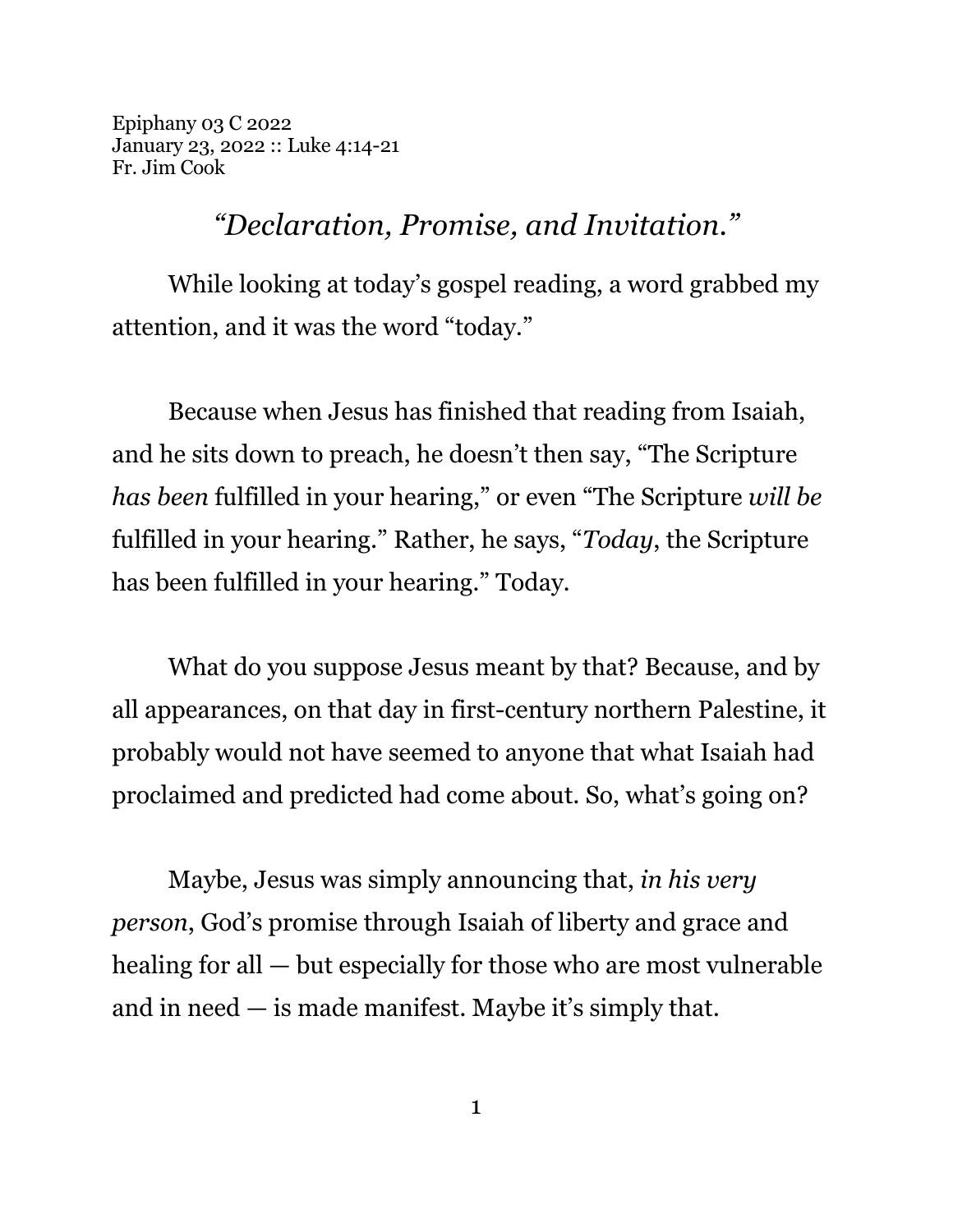Or, maybe his brief sermon was all about himself, about the living Word of God who had come to dwell with us, to be Godwith-us, to be a living and breathing fulfillment of God's promise to rescue and redeem all, especially those standing in the shadows and on the margins.

Or, maybe, the word "today" isn't a static term, but rather a far more dynamic word, as in "Today is just the beginning." Because, as it turns out, in the original Greek text, the grammatical tense of Jesus' declaration that "the Scripture has been fulfilled" isn't in the once-and-done present tense, or in the singular past tense, but rather it's in the ongoing, even repetitive, and definitely re-occurring *perfect* tense.

So Jesus is kind of saying, "Today this Scripture is fulfilled and continues to be fulfilled, and will keep being fulfilled, and therefore will keep needing to be fulfilled — in your presence."

Which strikes me as kind of an important word for us today. Because by all outward appearances, God's promises through Isaiah *still* haven't been particularly or obviously fulfilled in our world right now either.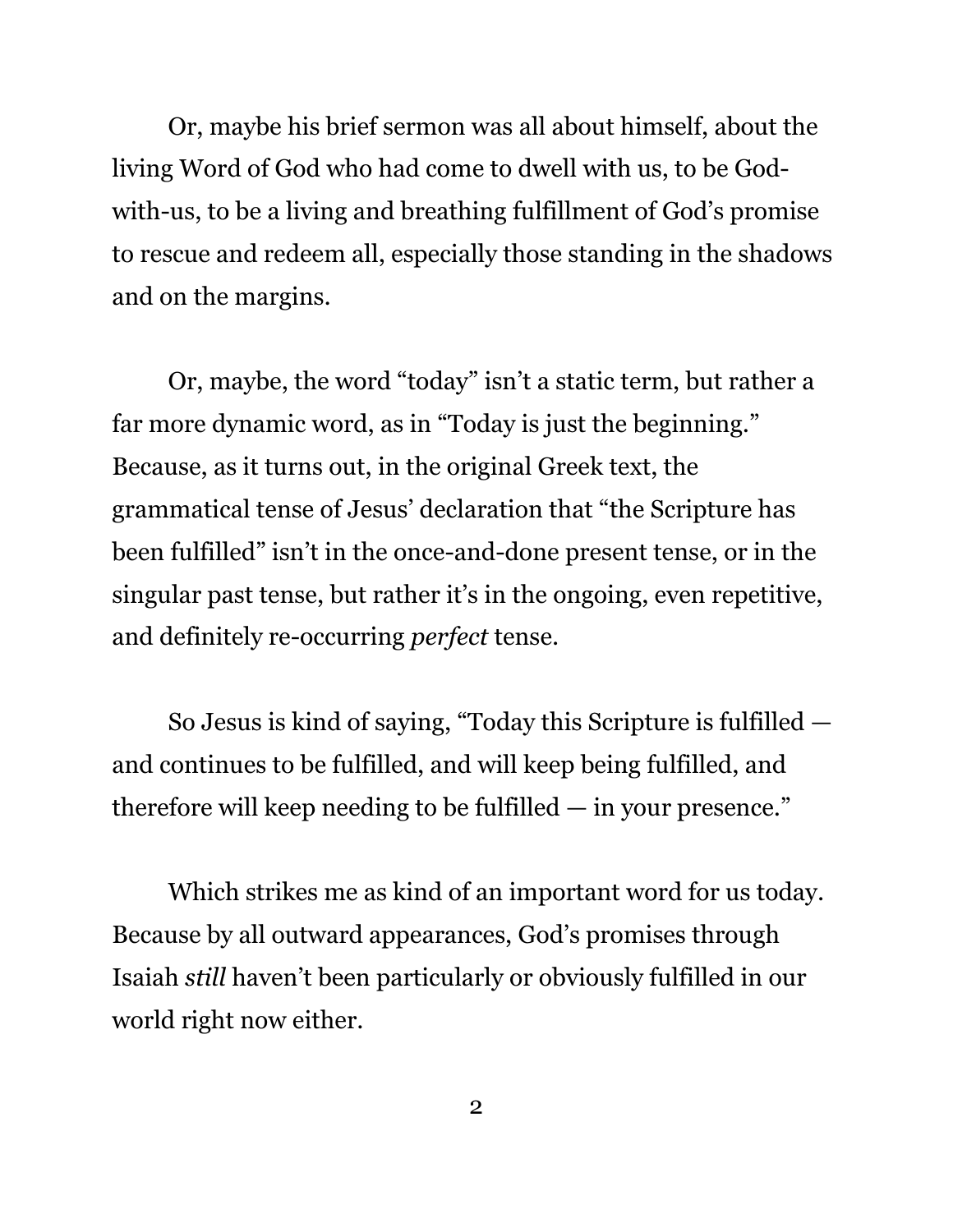But the perfect tense of the language of Jesus, allows us to see his words simultaneously as three different things. First, as a *declaration*: that is, in Jesus, God acts on behalf of those in need. Second, as *promise*: that is, God will continue to take the side of the vulnerable. And, third, as *invitation*: that is, *we* are being called to this same work of embodying, manifesting, and fulfilling God's declaration and promise. Wow! It's hard to get all this from the English translation. But there is it: declaration, promise, and invitation.

Truthfully, I think I'm more comfortable with the declaration and the promise, than I am with the invitation. However, the challenge that I hear in our gospel is that we're invited *to be more explicitly invitational*. As in "You're invited to be part of the fulfillment of God's promises. Today. Tomorrow. And the next."

Admittedly, that invitation can be daunting, leading us to a variety of self-doubting questions: "Me, us, really? Have you been paying attention? All of those problems seem so big!" But the invitation can also be empowering: "Me, us, really? We can make a difference? That God is actually at work in *our* lives and in *our* relationships for the sake of the world? Cool!"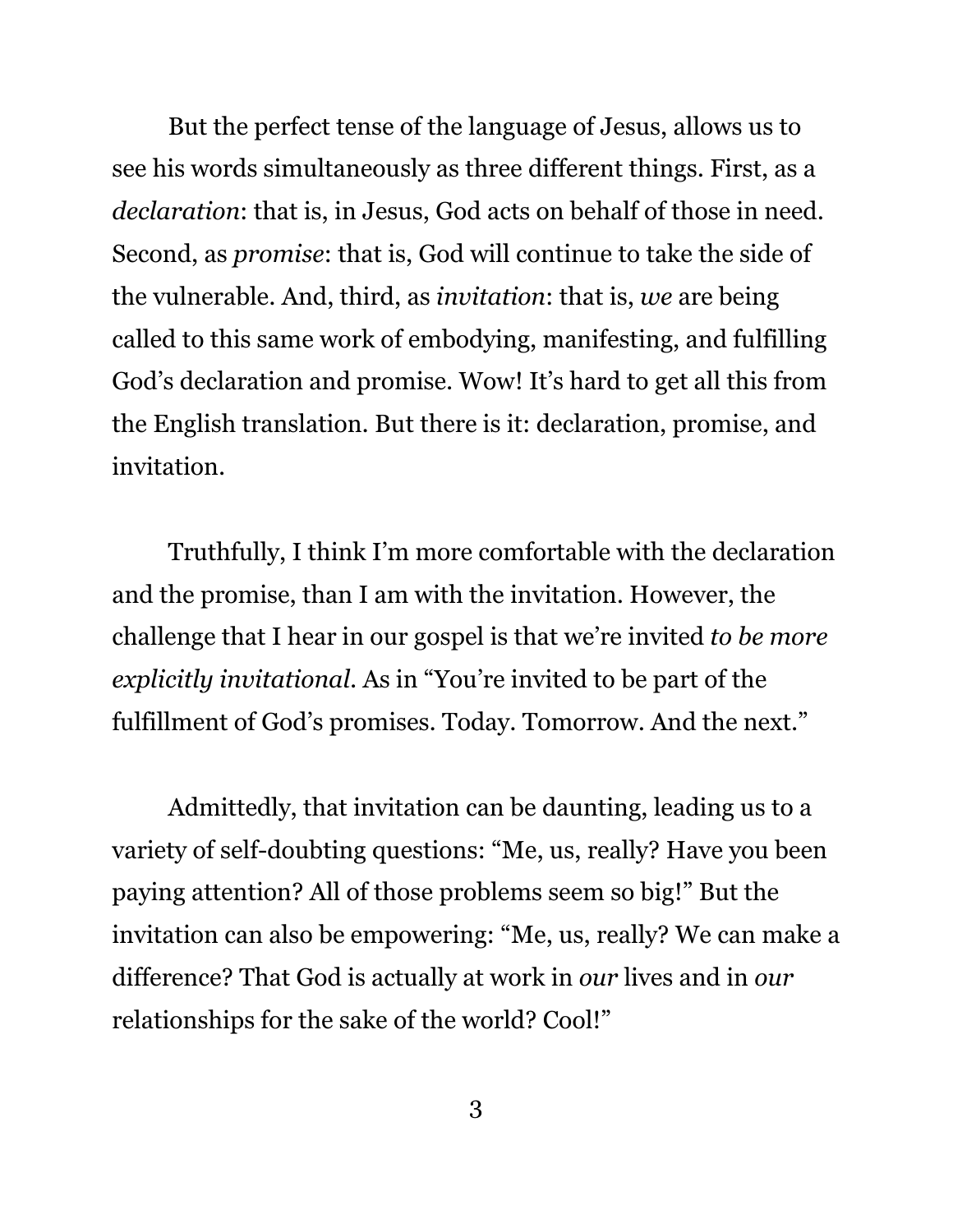Well, one source I like to turn to for ideas and insights on our gospel reading, referred me to Howard Thurman's wonderfully challenging and equally empowering poem "The Work of Christmas." And though we are a month beyond our celebration of Jesus' birth, the 3rd Sunday after the Epiphany seems like just the right time to share it with you. So, here it is, "The Work of Christmas" by Howard Thurman:

When the song of the angels is stilled, when the star in the sky is gone, when the kings and princes are home, when the shepherds are back with their flocks, the work of Christmas begins:

> to find the lost, to heal the broken, to feed the hungry, to release the prisoner, to rebuild the nations, to bring peace among the people, to make music in the heart.